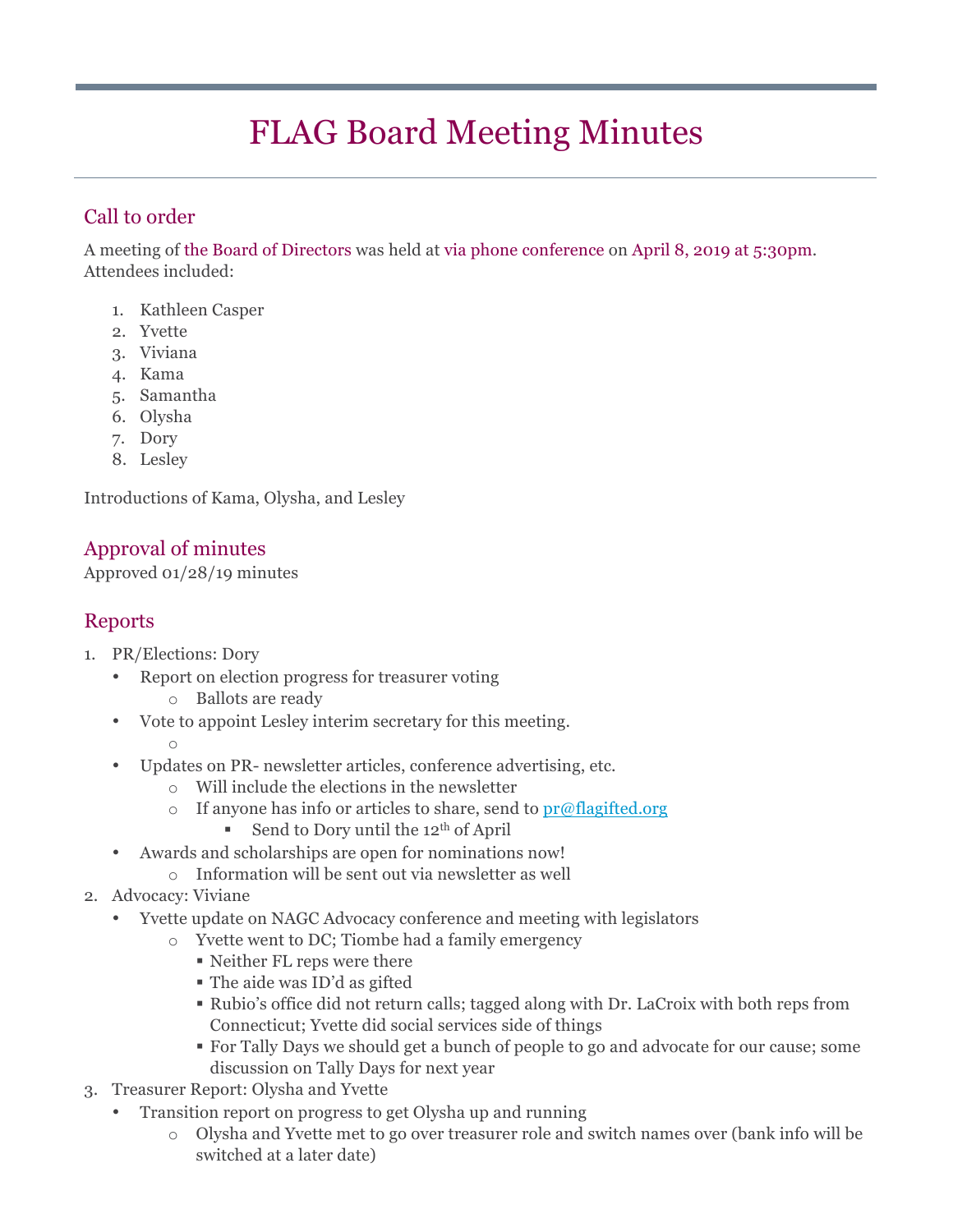- o Olysha has been orienting herself to the email and Daphne
- $\circ$  Will be hiring an accountant; Olysha will be creating a RFP; mention that the position could be a tax write off on case a parent wants to
- o Covered for annual liability insurance but not conference
- o Balances updates as of 04/08/19:
	- ! Primary: 100,005.89
	- ! Secondary: 14,074.80
	- ! Delaware: 41,790.93
	- ! PayPal: 13,658.54
- 4. President-Elect/Conference Committee Chair: Yvette
	- RFPs update: workshop presenters and children's program updates
		- o Coco Beach; 15-minute drive from Kennedy Space Center
			- ! Dates: October 11-12, 2019
			- ! Hotel: Radisson
		- o XX reaching out to Grow for keynotes
		- o RFP for children's program w/Daphne
		- o Agenda with Daphne this week
		- o Shooting for 300-400 attendees
		- o 3 parent scholarships; covers conference and one-night stay
		- o Call with DoE (Alisha Foye, presented last year)
		- o Reception at Kennedy Space Center w/food and drinks and astronaut
			- ! Sponsor will sponsor this event
		- o Sandra: 50th anniversary of Learn Shot
			- ! Exhibits on FL; Bill Nelson and others
			- ! Remind participants that this is happening
			- ! Sandra will chat with Yvette to figure out how to combine this with the conference
			- ! Florida Historical Society Museum is downtown Coco maybe can do something with the TV show or museum
		- o Jazz Band from local school will play during opening event
		- o Kama: Offered to do a half-day tri-scuba
			- ! Will bring her team in and lead it
			- ! Plans to add this on to conference plans
	- Update on any other conference planning steps/needs

#### o Region 1- Kim

- o Region 2- Arlene
- o Region 3- Samantha
	- ! No report; testing season
	- $\blacksquare$  UCF Conference  $-$ 
		- ! Yvette attended
		- ! Diversity a big deal; how is giftedness handled in 4 different countries was discussed
		- ! Yvette was encouraged by the conversations on these topics
		- ! Viviana Marion County teachers responded; good way for them to network and get to know other gifted educators
- 5. Education Committee Chair- Sandra
	- Idea: EduCamps?
		- o Ask all board members to familiarize themselves with EduCamps
		- o Gatherings of teachers; process of using stickies, people ask for info on various topics or techniques, people offer to volunteer to present on these topics